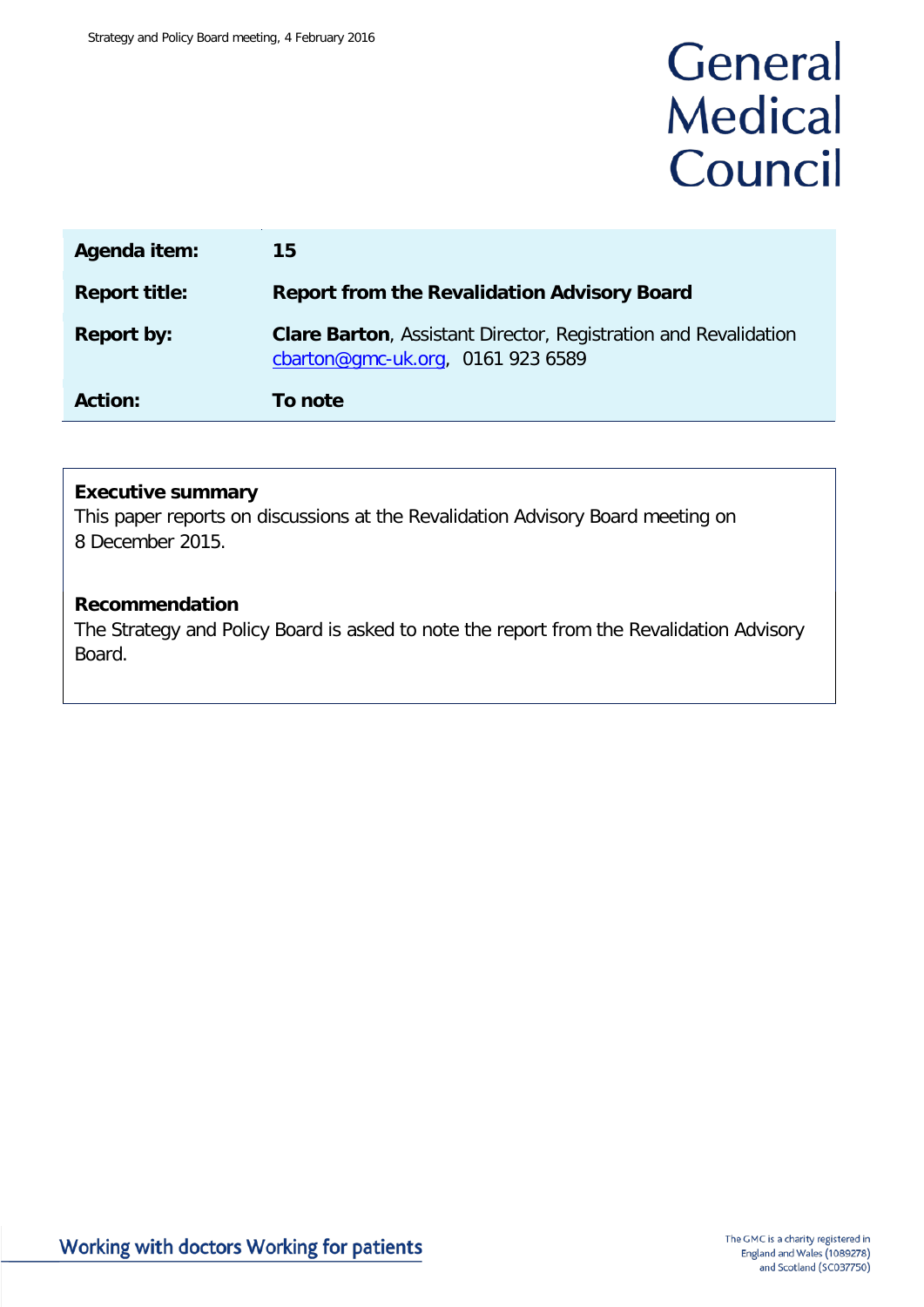### **8 December 2015**

**1** At its meeting on 8 December 2015, The Revalidation Advisory Board (RAB) provided advice on the work areas set out below.

### GMC progress report

- **2** RAB considered a report on the progress with revalidation including the latest high level statistics.
- **3** RAB advised that:
	- **a** The trends in above average deferral rate statistics should be kept under review.
	- **b** In the interests of avoiding information overload, any additional information about deferral rates provided in future Board updates should have a clearly identified use and value.
	- **c** The GMC's reflections about the future approach to releasing additional deferral information should include consideration of whether such information should come to the Board only if it identified a concern on which the Board would be asked for advice.
	- **d** Where 'insufficient information' is the reason for a deferral recommendation, it would be useful to understand more about the specific nature of the missing information.

### Licence to practise appeals

- **4** RAB received a brief description of the licence withdrawal process and reviewed six examples of redacted appeal decisions. RAB also considered how information about appeal case outcomes might be shared to best advantage.
- **5** RAB advised that:
	- **a** The GMC should publish statistics about appeals, making it clear that none to date has been successful.
	- **b** The GMC should explore further how best to put the details of appeal outcomes into the public domain and revert to the Board for further advice next year.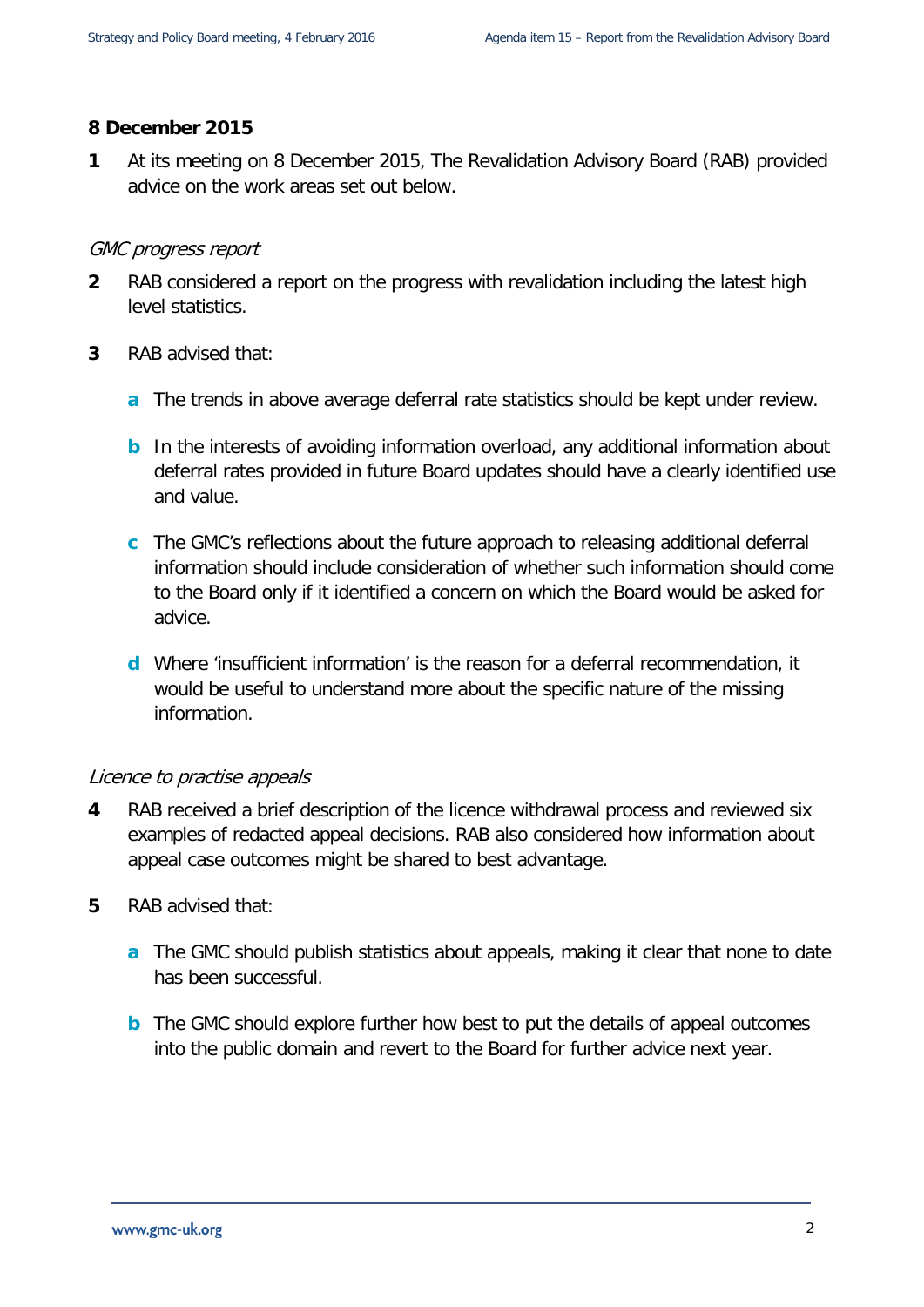#### Assurance on appraisals for doctors without a connection

- **6** RAB received a paper considering how the GMC currently obtains assurance that appraisals of doctors without a connection meet our requirements. The paper also outlined improvements made recently, and identified options for future improvement.
- **7** RAB advised that:
	- **a** It is important to maintain the integrity of the system so that revalidation is fair and equitable across the board.
	- **b** One option to add assurance may be to require appraisers of doctors without a connection to be undertaking appraisals for a designated body. In this way they would be required to engage with networks which support and underpin appraisal consistency.
	- **c** There is no particular minimum or maximum number of appraisals that should be conducted annually to remain competent as an appraiser. The Board considered that establishing a minimum would seem reasonable, but indicated there may be issues for smaller organisations to take into account.
	- **d** A list of 'approved' appraisers would be difficult to maintain and inferences would be drawn if an individual were not on the list. An option may be to consider directing doctors without a connection who find it difficult to find an appraiser to Responsible Officers or designated bodies for advice.

### UK progress updates

- **8** RAB received updates on key appraisal and revalidation issues from each UK country and from the independent sector representative.
- **9** RAB noted a significant improvement in appraisal rates across the board and a growing sense that the revalidation implementation phase is, or is very nearly, complete. This implied its own advisory remit may not remain valid when revalidation is embedded and operating well, and this may be relatively soon.
- **10** RAB also noted that the approach to supporting revalidation into the future may need to be different in the countries of the UK to reflect local situations.
- **11** RAB advised that:
	- **a** It should keep a careful watch on its own relevance and role.
	- **b** There should be an increased focus on ways to bring greater consistency to revalidation across the four countries.